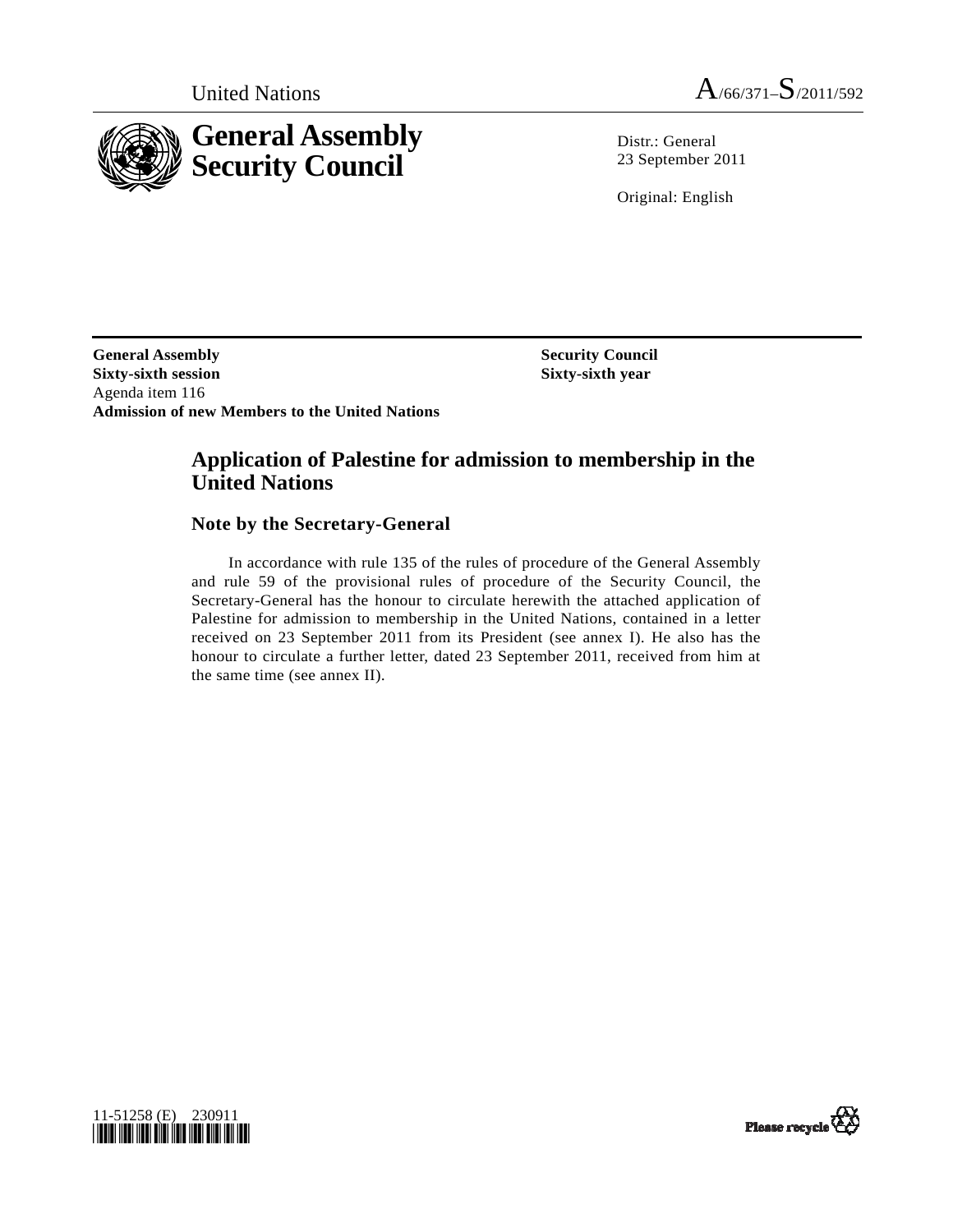## **Annex I**

# **Letter received on 23 September 2011 from the President of Palestine to the Secretary-General**

# **Application of the State of Palestine for admission to membership in the United Nations**

 I have the profound honour, on behalf of the Palestinian people, to submit this application of the State of Palestine for admission to membership in the United Nations.

 This application for membership is being submitted based on the Palestinian people's natural, legal and historic rights and based on United Nations General Assembly resolution 181 (II) of 29 November 1947 as well as the Declaration of Independence of the State of Palestine of 15 November 1988 and the acknowledgement by the General Assembly of this Declaration in resolution 43/177 of 15 December 1988.

 In this connection, the State of Palestine affirms its commitment to the achievement of a just, lasting and comprehensive resolution of the Israeli-Palestinian conflict based on the vision of two-States living side by side in peace and security, as endorsed by the United Nations Security Council and General Assembly and the international community as a whole and based on international law and all relevant United Nations resolutions.

 For the purpose of this application for admission, a declaration made pursuant to rule 58 of the provisional rules of procedure of the Security Council and rule 134 of the rules of procedure of the General Assembly is appended to this letter (see enclosure).

 I should be grateful if you would transmit this letter of application and the declaration to the Presidents of the Security Council and the General Assembly as soon as possible.

> (*Signed*) Mahmoud **Abbas** President of the State of Palestine Chairman of the Executive Committee of the Palestine Liberation Organization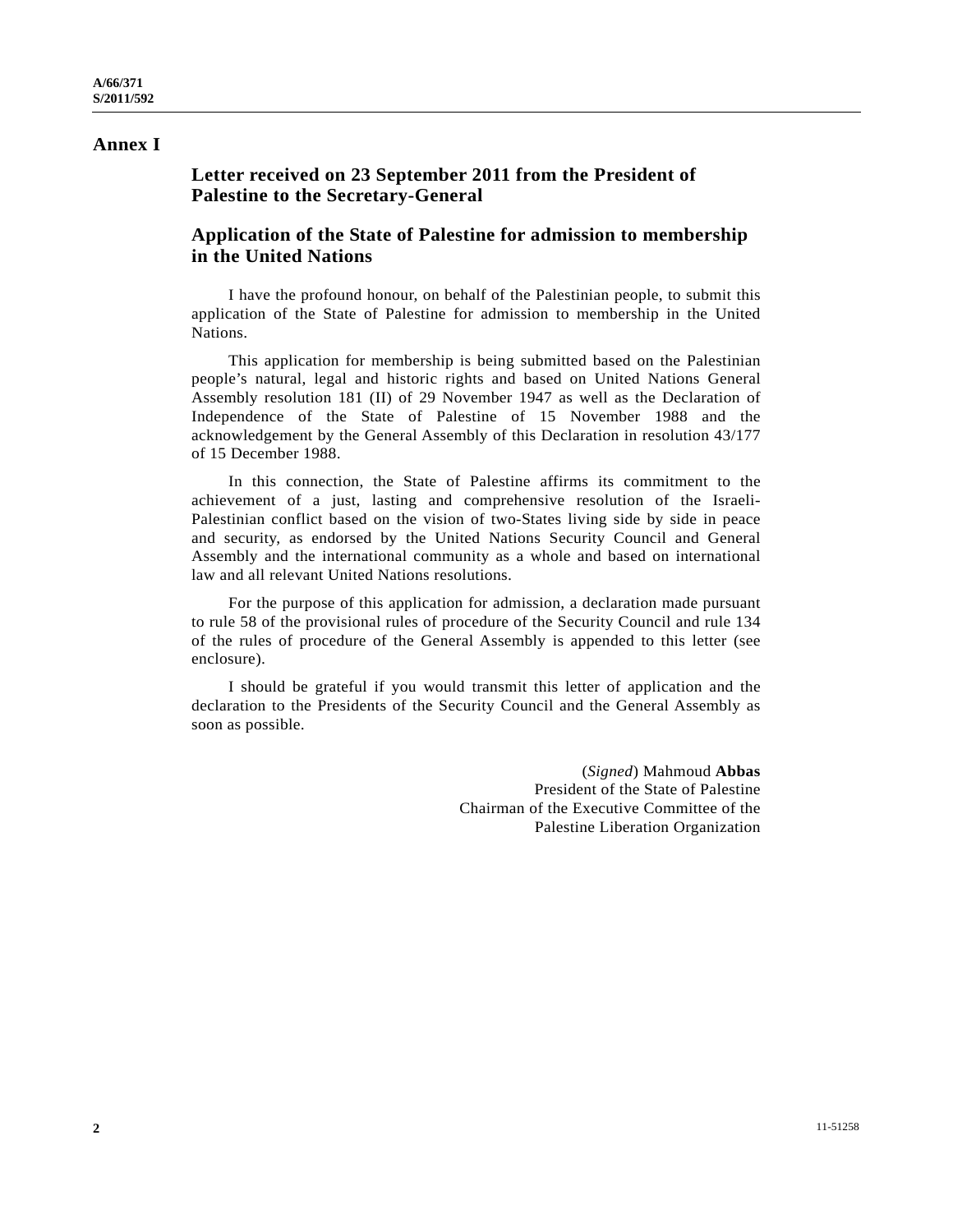### **Enclosure**

## **Declaration**

 In connection with the application of the State of Palestine for admission to membership in the United Nations, I have the honour, in my capacity as the President of the State of Palestine and as the Chairman of the Executive Committee of the Palestine Liberation Organization, the sole legitimate representative of the Palestinian people, to solemnly declare that the State of Palestine is a peace-loving nation and that it accepts the obligations contained in the Charter of the United Nations and solemnly undertakes to fulfill them.

> (*Signed*) Mahmoud **Abbas** President of the State of Palestine Chairman of the Executive Committee of the Palestine Liberation Organization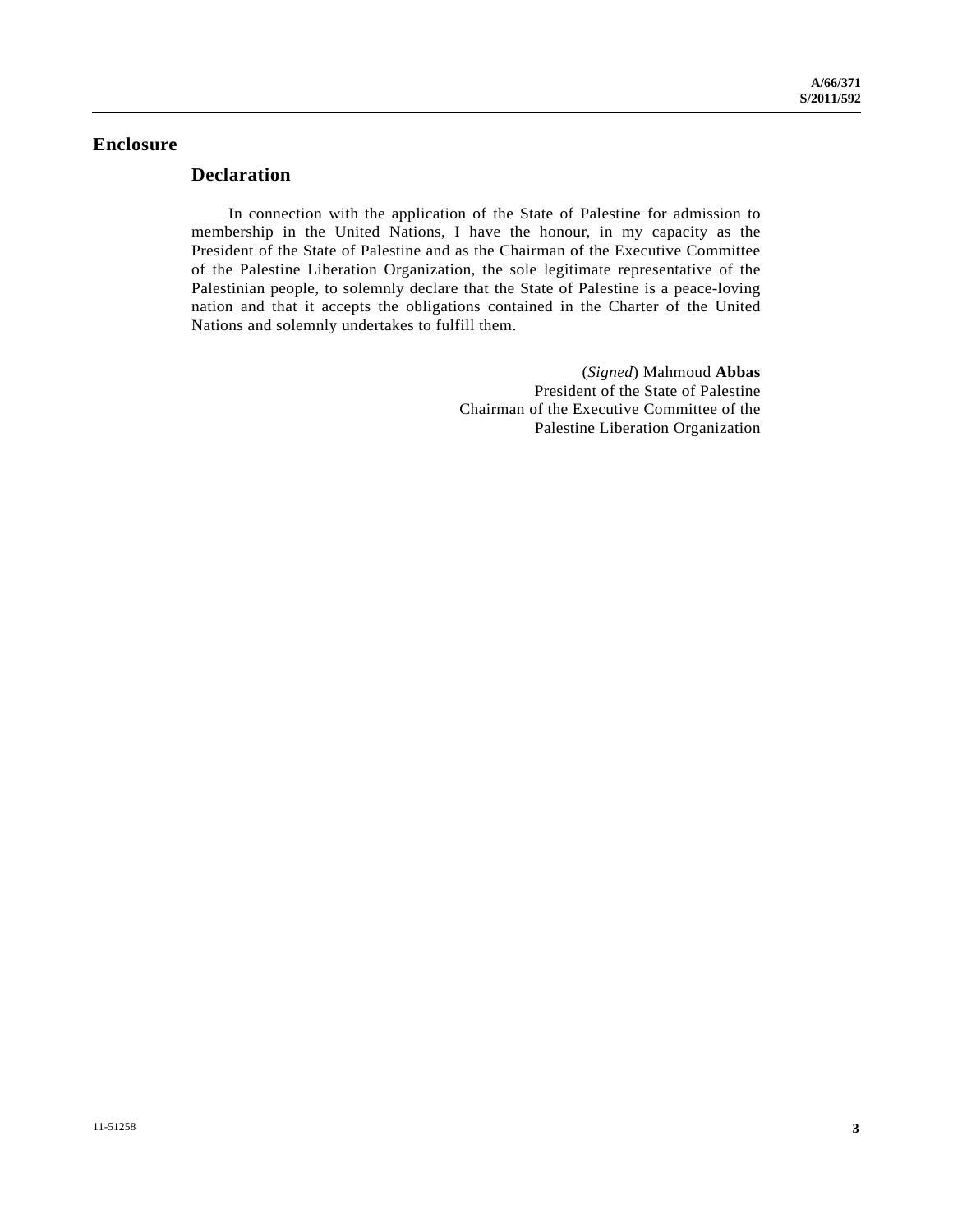### **Annex II**

## **Letter dated 23 September 2011 from the President of Palestine to the Secretary-General**

 After decades of displacement, dispossession and the foreign military occupation of my people and with the successful culmination of our State-building program, which has been endorsed by the international community, including the Quartet of the Middle East Peace Process, it is with great pride and honour that I have submitted to you an application for the admission of the State of Palestine to full membership in the United Nations.

 On 15 November 1988, the Palestine National Council (PNC) declared the Statehood of Palestine in exercise of the Palestinian people's inalienable right to self-determination. The Declaration of Independence of the State of Palestine was acknowledged by the United Nations General Assembly in resolution 43/177 of 15 December 1988. The right of the Palestinian people to self-determination and independence and the vision of a two-State solution to the Israeli-Palestinian conflict have been firmly established by General Assembly in numerous resolutions, including, inter alia, resolutions 181 (II) (1947), 3236 (XXIX) (1974), 2649 (XXV) (1970), 2672 (XXV) (1970), 65/16 (2010) and 65/202 (2010) as well as by United Nations Security Council resolutions 242 (1967), 338 (1973) and 1397 (2002) and by the International Court of Justice Advisory Opinion of 9 July 2004 (on the Legal Consequences of the Construction of a Wall in the Occupied Palestinian Territory). Furthermore, the vast majority of the international community has stood in support of our inalienable rights as a people, including to statehood, by according bilateral recognition to the State of Palestine on the basis of the 4 June 1967 borders, with East Jerusalem as its capital, and the number of such recognitions continues to rise with each passing day.

 Palestine's application for membership is made consistent with the rights of the Palestine refugees in accordance with international law and the relevant United Nations resolutions, including General Assembly resolution 194 (III) (1948), and with the status of the Palestine Liberation Organization (PLO) as the sole legitimate representative of the Palestinian people.

 The Palestinian leadership reaffirms the historic commitment of the Palestine Liberation Organization of 9 September 1993. Further, the Palestinian leadership stands committed to resume negotiations on all final status issues — Jerusalem, the Palestine refugees, settlements, borders, security and water — on the basis of the internationally endorsed terms of reference, including the relevant United Nations resolutions, the Madrid principles, including the principle of land for peace, the Arab Peace Initiative and the Quartet Roadmap, which specifically requires a freeze of all Israeli settlement activities.

 At this juncture, we appeal to the United Nations to recall the instructions contained in General Assembly resolution 181 (II) (1947) and that "sympathetic consideration" be given to application of the State of Palestine for admission to the United Nations.

 Accordingly, I have had the honour to present to Your Excellency the application of the State of Palestine to be a full member of the United Nations as well as a declaration made pursuant to rule 58 of the provisional rules of procedure